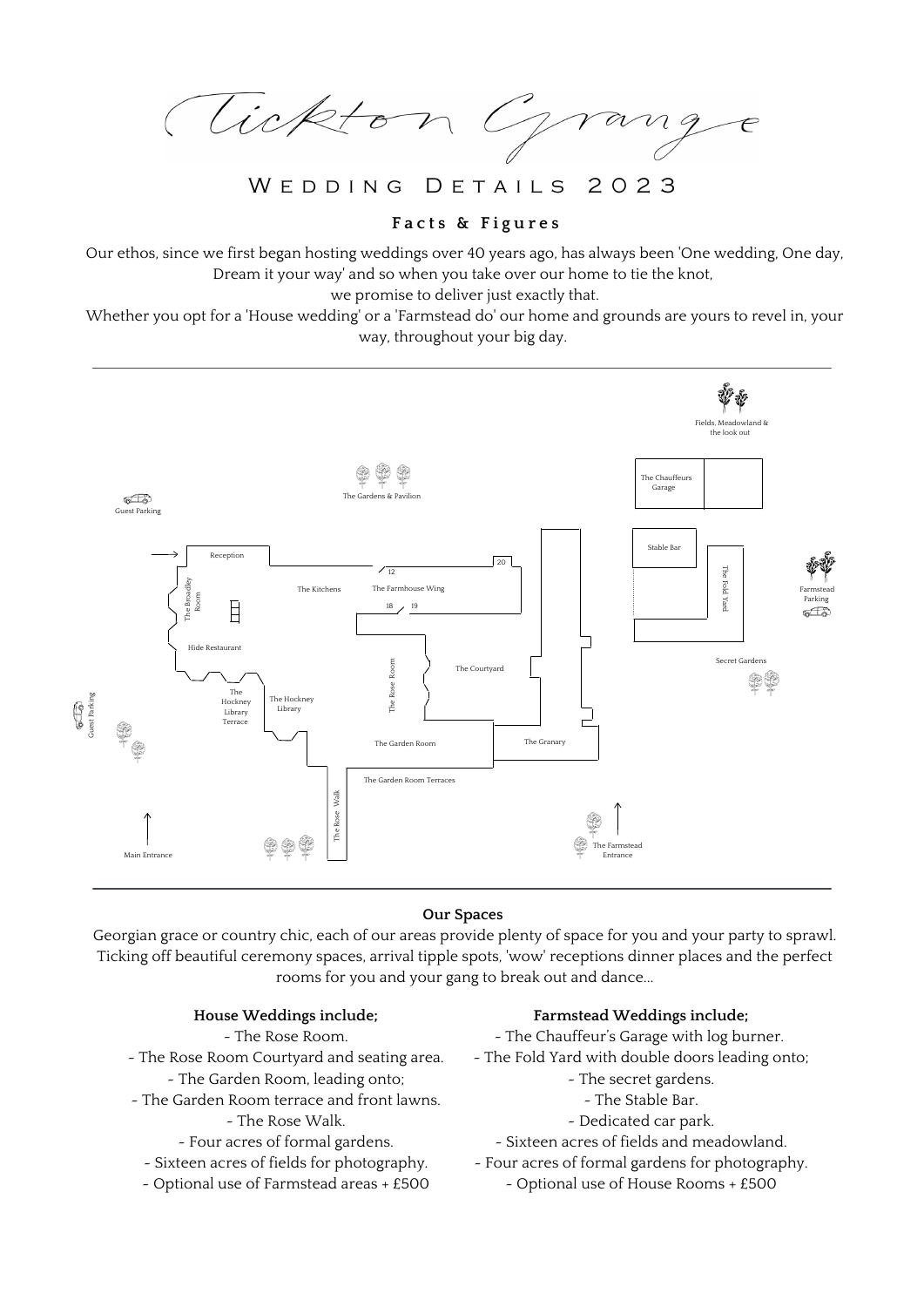## **Civil Ceremonies**

From saying 'I do' in the Rose Room to taking your vows beneath the beams of the Fold we have a range of gorgeous indoor/outdoor civil ceremony spaces to choose from;

| The Rose Room         |                                                                                           | £450    |
|-----------------------|-------------------------------------------------------------------------------------------|---------|
| The Garden Room       |                                                                                           | £450    |
| The Foldyard          |                                                                                           | £450    |
| The Chauffeurs Garage |                                                                                           | £450    |
| The Pavilion          |                                                                                           | $£700*$ |
|                       | *Weather dependent the Pavilion charge includes the setup of an indoor space just incase. |         |
|                       |                                                                                           |         |

### **Numbers**

Whether you're looking to throw a big bash or a more intimate affair, our only requirement for our larger weddings is a minimum of 50 guests Sun - Thurs, 60 Fridays and 80 on Saturdays and Bank Holiday Sundays.

| <b>Ceremony Capacity;</b>         | <b>Reception Capacity;</b> | <b>Night Time Capacity;</b>                                          |
|-----------------------------------|----------------------------|----------------------------------------------------------------------|
| The Rose Room - 150 guests        | The Rose Room - 150 guests | The Rose Room - 200 guests                                           |
| The Pavilion - 150 guests         | The Foldyard - 150 guests  | The Foldyard - 150 guests                                            |
| The Foldyard - 100 guests         |                            | The Chauffeurs Garage - 80 Guests The Chauffeurs Garage - 100 Guests |
| The Chauffeurs Garage - 80 Guests |                            |                                                                      |

Please note we do hold smaller mid week weddings for up to 20 in our Broadley Room, and under 50 in the house & farmstead, please enquire for more details.

### **Wedding Food**

Food is our thing, and so on your wedding day, we never want to do anything less than pull out all the stops. From traditional crowd pleasers served in the Rose Room to barbequed feasts lining our Farmstead tables, we've got you covered. Our wedding food includes;

3 arrival canapés | Wedding breakfast | Pots of tea/coffee to finish | 'Late night' food

### Menus to choose from include;

Our 'House Wedding' menu brimming with classics and served in The Rose & Garden Rooms. Our 'Farmstead Feasting' menu, country fodder designed to share and served in the Farmstead. Our 'Afternoon Tea' menu, dainty, delicious and served in both the house and farmstead areas.

### **Wedding Drinks**

Put together with celebration in mind, we have a choice of three effervescent drinks packages for you to pick from. Including two glasses of sparkling (arrival & toasts) and half a bottle of either a red or white, you can choose from;

> Prosecco | Les Terrasses Blanc | Les Terrasses Rouge Cremant | Reserva Sauvignon Blanc | Malbec

Champagne | Macon Davayé | Chatueau Noaillic Cru Bourgeous (+£5 supplement per guest)

## **Pricing**

Our weddings are priced at £125 per day time guest and includes your wedding food & drink choices. Any additional night time attendees are priced at £25 per guest.

To secure your wedding day with us we require a non refundable and non transferable £1000 deposit.

#### **Night Time Do's**

## **Exclusive Use**

Primed to dance the night away throughout our spaces. You can book a live acoustic band or a D.J to play in the farmstead or a live band & DJ in the House. Or if you like we can organise our house DJ for you for £350. Lights turn on at midnight in both areas.

Looking to have the total run of the place? We can offer exclusive use for +£10,000 venue hire fee that includes closing Hide restaurant and the Hockney Library to the public and one nights B&B for all 21 of our bedrooms for your wedding guests.